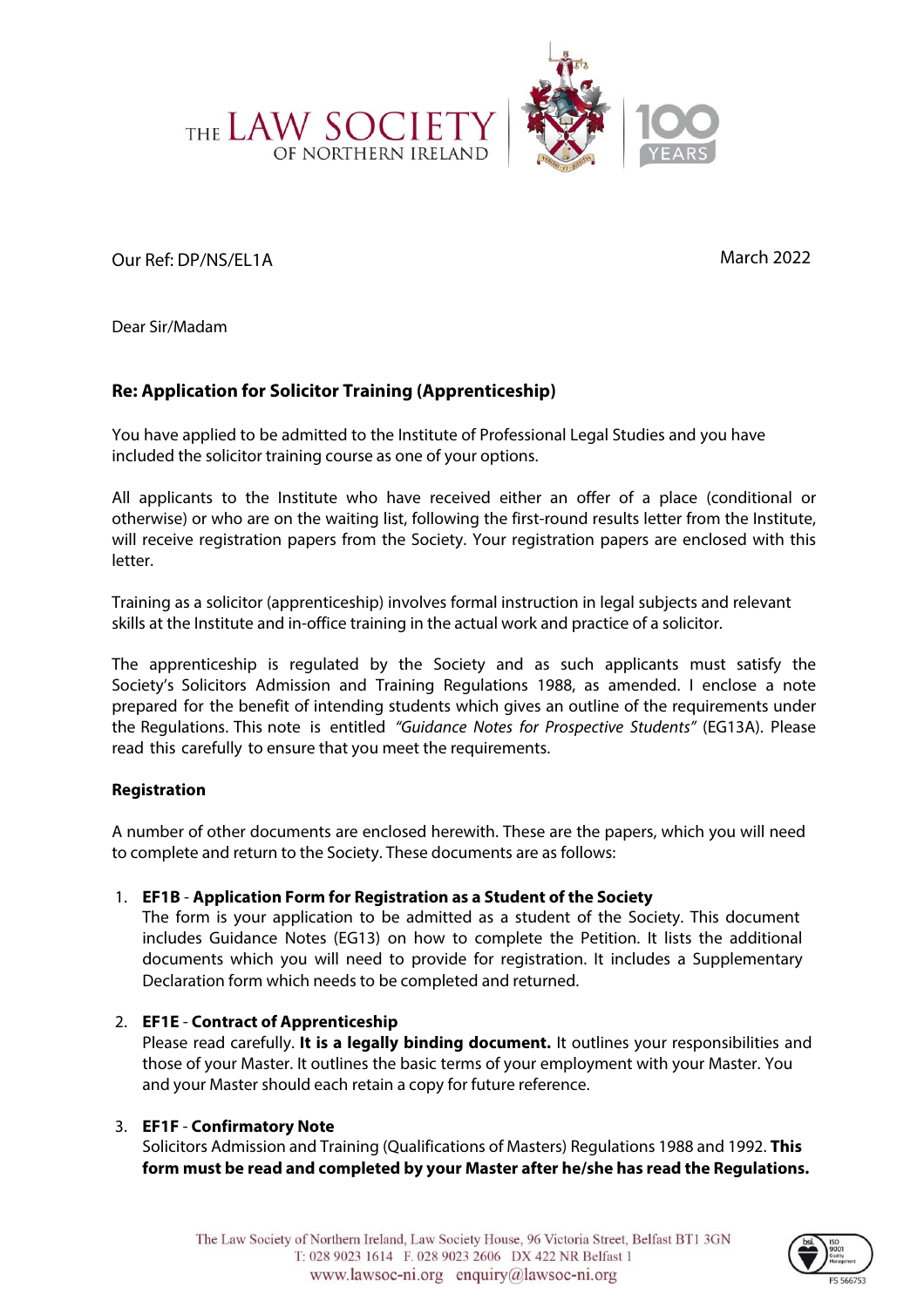There is a checklist provided to help you make sure that you have enclosed everything that is required.

You must lodge your completed forms and supporting evidence, by email to the Society, **no later than 5.00pm on Monday 22 August 2022.** 

The registration forms should be read carefully and completed fully as an error in same may result in your registration being ineffective. Offers of places from the Institute are conditional on a number of matters, one of which is registration with the Law Society by the above date. If you have not registered with the Society by this date the offer will lapse, and the place may be awarded to someone else. Responsibility for registration lies with you and you should not rely on any other person, including your Master, to lodge your forms.

#### **It is recommended that you retain a copy of all your registration documents.**

There is a registration fee of £187.50 payable to the Law Society of Northern Ireland. **Payment of the relevant fee is not required at the time of registering.** The Society will write to each accepted student to request payment of the relevant fee. The deadline for payment will be no later than 30 November 2022. A Direct Debit option may be available.

#### **Apprenticeship**

As has been said above, in-office training is a necessary and integral part of your professional education. The apprenticeship commences with a period of in-office training and it is a requirement of registration that you shall have entered into an apprenticeship with a solicitor/Master who is approved by the Society and who will be available to supervise your training. **If you do not have a Master by the deadline, registration with the Society cannot take place and, as indicated above, you will be unable to take up a place at the Institute.**

Not all solicitors can be Masters. The requirements of the Law Society in this regard are contained in the Solicitors Admission and Training (Qualifications of Masters) Regulations 1988 as amended. Copies of same are enclosed for your prospective Master's reference. Your Master should ensure that he/she complies with these Regulations. Should you have any queries in this regard, please contact the Society.

#### **Apprentice Wages**

The Solicitors Admission and Training Regulations 1988 as amended state that:

"All Indentures of Apprenticeship... shall... provide for payment by the master to the apprentice of a wage not less than that fixed by the [Education] Committee from time to time as being appropriate"

The Society's minimum salary for trainees starting their training on or after 1 September 2022 will be the relevant UK national hourly rate (please note this rate changes each April). You should refer to the [UK Government website](https://www.gov.uk/national-minimum-wage-rates) for up-to-date rates. The rate, as of April 2022, will be:

- (i) for those aged 21-22 years £9.18 (National Minimum Wage)
- (ii) for those aged 23 or over £9.50 (National Living Wage)